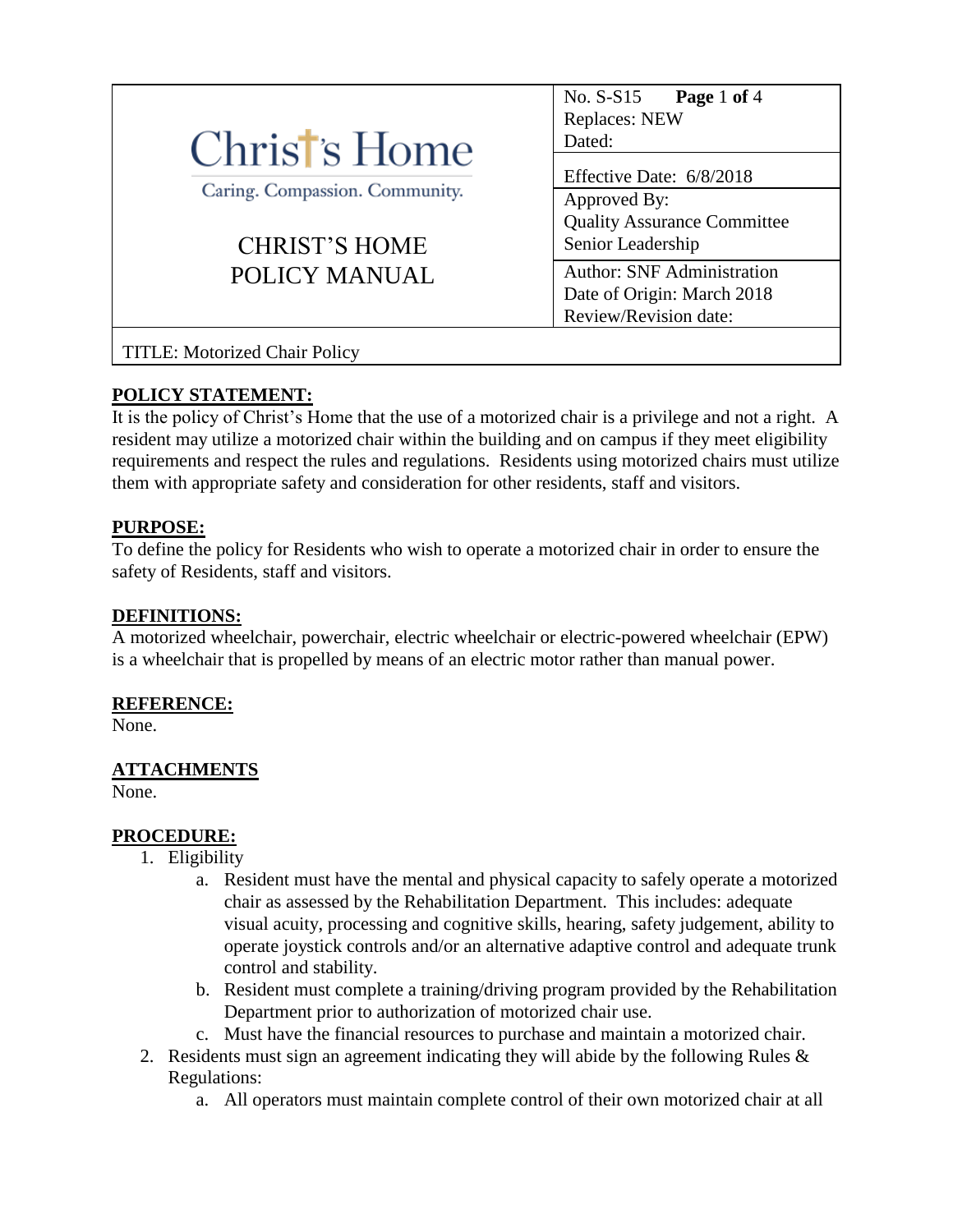|                                | No. $S-S15$ Page 2 of 4            |
|--------------------------------|------------------------------------|
|                                | Replaces: NEW                      |
| Christ's Home                  | Dated:                             |
|                                | Effective Date: 6/8/2018           |
| Caring. Compassion. Community. | Approved By:                       |
|                                | <b>Quality Assurance Committee</b> |
| <b>CHRIST'S HOME</b>           | Senior Leadership                  |
| POLICY MANUAL                  | <b>Author: SNF Administration</b>  |
|                                | Date of Origin: March 2018         |
|                                | Review/Revision date:              |

## TITLE: Motorized Chair Policy

times. If resident is no longer able to maneuver/control the motorized chair independently, the use of the motorized chair will be deemed unsafe and the privilege of operation will be withdrawn.

- b. Pedestrians and those in manual wheelchairs have the Right of Way in hallways and elevators, traveling on the right side of the hallway.
- c. All operators must avoid contact with fixed and movable objects.
- d. Indoor speed must be maintained at or below walking pace
- e. Residents in motorized chairs travel single file (not side by side.)
- f. Residents shall carry no additional passengers at any time. No towing, pushing, or pulling of other objects or vehicles of any sort is allowed.
- g. Travel on campus is limited to the sidewalks only. Travel should only occur on the roadway when crossing at intersections.
- h. In the building, Residents need to stop at all hallway intersections in order to travel safely.
- i. Residents need to enter elevators forward and turn around in the elevator in order to exit the elevator in a forward fashion.
- j. Residents will pass a driving test coordinated by the Rehabilitation Department.
- k. Upon return from a hospitalization, the resident will use a manual wheelchair until reassessed by the Rehabilitation Department.
- l. Residents will not drink alcohol and then operate their motorized chair.
- m. If a Resident's ability to safely operate his/her motorized chair is in question at any time, an evaluation by the care team will be initiated which may include passing an additional driving test.
- n. Use of a motorized chair is a privilege and not a right in this community.
- o. Resident is responsible to pay for damages caused by their motorized chair, including but not limited to, Christ's Home Facility, furniture or fixtures or other resident's property.
- p. Resident is responsible for all maintenance on and/or damage to their motorized chair. Resident is encouraged to obtain insurance.
- 3. Safe Use
	- a. If a Resident's ability to safely operate his/her motorized chair is in question at any time based on staff observation or a reported incident, an evaluation by the care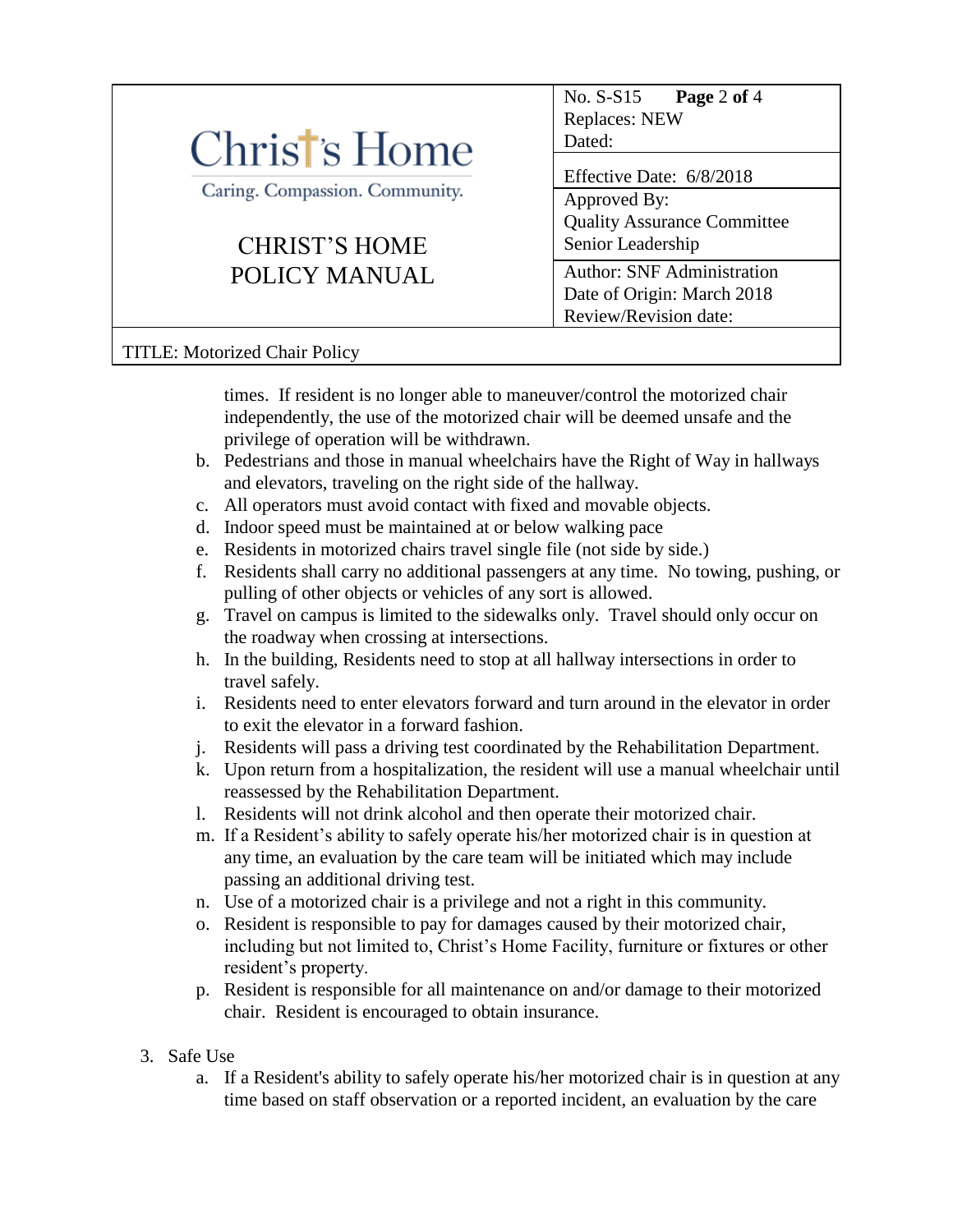

### TITLE: Motorized Chair Policy

team will be initiated, which may include an additional evaluation by Rehabilitative Services. All incidences must be documented in the Resident's chart.

- i. 3 documented incidents in a 2-week period results in removal of the chair until reviewed by the team
- ii. Injury to staff, self or others even if first occurrence will result in removal of the chair until reviewed by the team.
- iii. Significant damage to property will result in removal of the chair until reviewed by the team.
- b. Nursing will initiate order for Rehabilitation evaluation for safety awareness/driver's training. Results of which will be documented and shared with the Administrator or her designee.
- c. Upon determination that the Resident has poor safety awareness while operating a motorized chair due to identified property damage or potential/actual harm to other Residents, themselves, staff, or visitors, it's use will be prohibited. This may be a permanent prohibition or until the resident has received additional training and is deemed safe to operate a motorized chair.
- d. The Resident may only resume the operation of his/her motorized chair once approval has been received from the interdisciplinary care team.
- e. If the Resident shows signs and symptoms of cognitive or behavioral changes the Resident will not utilize the chair until determined safe by DON or MD.
- 4. Residents will be required to review the policy and sign a document outlining their understanding and agreement to abide by the rules as outlined in the policy.
- 5. This policy is subject to change.